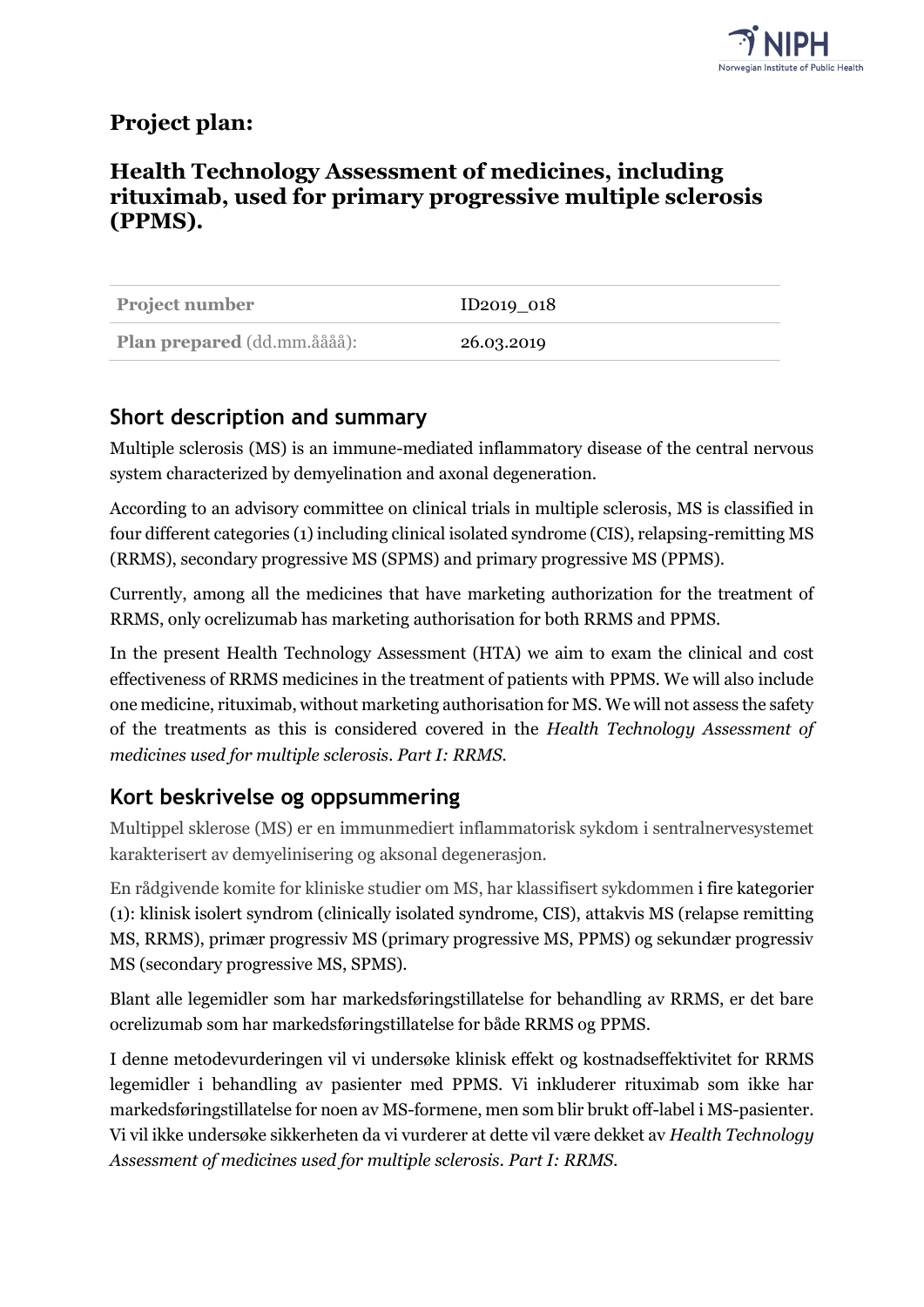

| <b>Product (program area)</b> | <b>Health Technology Assessment</b>                                                                                                                                                                                                                                                                                                                                                                                   |  |
|-------------------------------|-----------------------------------------------------------------------------------------------------------------------------------------------------------------------------------------------------------------------------------------------------------------------------------------------------------------------------------------------------------------------------------------------------------------------|--|
| <b>Thematic areas</b>         | Drug<br><b>Multiple Sclerosis</b>                                                                                                                                                                                                                                                                                                                                                                                     |  |
|                               | <b>Health Technology Assessment</b>                                                                                                                                                                                                                                                                                                                                                                                   |  |
| <b>Commissioner:</b>          | The Regional Health Authorities Forum (RHA<br>Forum) (Bestillerforum RHF), consisting of the<br>four medical directors (one for each regional health<br>authority) and two delegates from the Norwegian<br>Directorate of Health, and have the mandate to<br>prioritize the single technology assessments (STA)<br>and health technology assessments (HTA) to be<br>conducted on the basis of submitted proposals and |  |
|                               | horizon scanning reports.                                                                                                                                                                                                                                                                                                                                                                                             |  |

### **Project category and commissioner**

### **Project management and participants**

| <b>Project manager</b>                                      | Torunn E. Tjelle                                                                                                                         |
|-------------------------------------------------------------|------------------------------------------------------------------------------------------------------------------------------------------|
| <b>Responsible for the project</b>                          | Atle Fretheim                                                                                                                            |
| <b>Internal project participants</b>                        | Ingrid Kristine Ohm<br><b>Chris Rose</b><br>Elisabeth Hafstad<br>Gunhild Hagen<br>Vida Hamidi                                            |
| <b>External project participants</b>                        | Lars Bø, MD, Helse Bergen<br>Trygve Holmøy, MD, Ahus/UiO<br>Elisabeth Gulowsen Celius, MD, OUS/UiO<br>Rune Midgard, MD, Molde og Ålesund |
| Plan for<br>replacement by<br>project participants' absence | Replacements will be decided by the person<br>responsible for the project                                                                |
| <b>Internal reviewers of report</b>                         | To be decided                                                                                                                            |
| <b>External reviewers of report</b>                         | To be decided                                                                                                                            |

# **Mandate**

The national system for managed introduction of new methods in the specialist health services (*Nasjonalt system for innføring av nye metoder i spesialisthelsetjenesten*)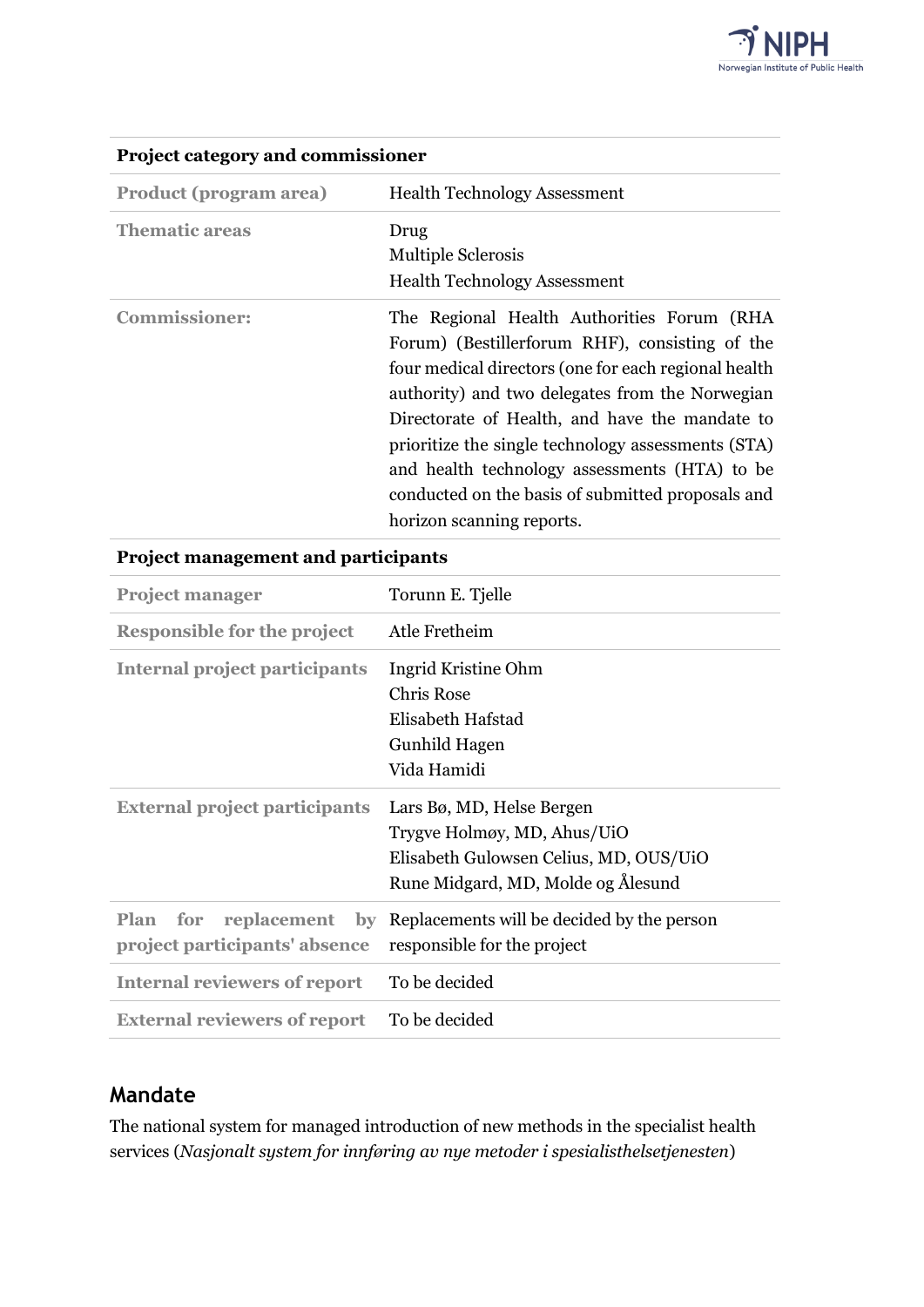

commissioned a comprehensive Health Technology Assessment (HTA) to compare different disease modifying medicines in use for primary progressive multiple sclerosis (PPMS).

# **Goal**

To compare the effect and cost-effectiveness of the disease modifying medicines used for the treatment of patients with PPMS in Norway.

# **Background**

Multiple sclerosis (MS) is an immune-mediated inflammatory disease of the central nervous system characterized by demyelination and axonal degeneration.

According to an advisory committee on clinical trials in multiple sclerosis, MS is classified in four different categories (1) including clinical isolated syndrome (CIS), relapsing-remitting MS (RRMS), secondary progressive MS (SPMS) and primary progressive MS (PPMS).

Currently, among all the medicines that have marketing authorization for the treatment of RRMS, only ocrelizumab has marketing authorisation for both RRMS and PPMS.

In the present Health Technology Assessment (HTA) we aim to exam the clinical effectiveness and cost effectiveness of RRMS medicines in the treatment of patients with PPMS. We will also include one medicine, rituximab, without marketing authorisation for MS. We will not assess the safety of the treatments as this is considered covered in the *Health Technology Assessment of medicines used for multiple sclerosis. Part I: RRMS.*

## **Methods**

We will perform a HTA according to the handbook of Norwegian Institute of Public Health.

### **Search strategy**

The literature searches will be performed by an information specialists using peer-reviewed search strategies. We will search for randomized controlled trials and non-randomised controlled trials according to a set inclusion criteria. The search will be performed using the medicines' generic name.

We will systematically search the literature using the following databases:

- Ovid MEDLINE(R) In-Process & Other Non-Indexed Citations and Ovid MEDLINE(R)
- Embase

The information specialist will conduct the literature searches using index terms (Medical Subject Headings and EMTREE terms), and free text terms related to the population and the interventions of interest. The search will be conducted from inception to May 2019 and supplemented with hand searches of selected publications.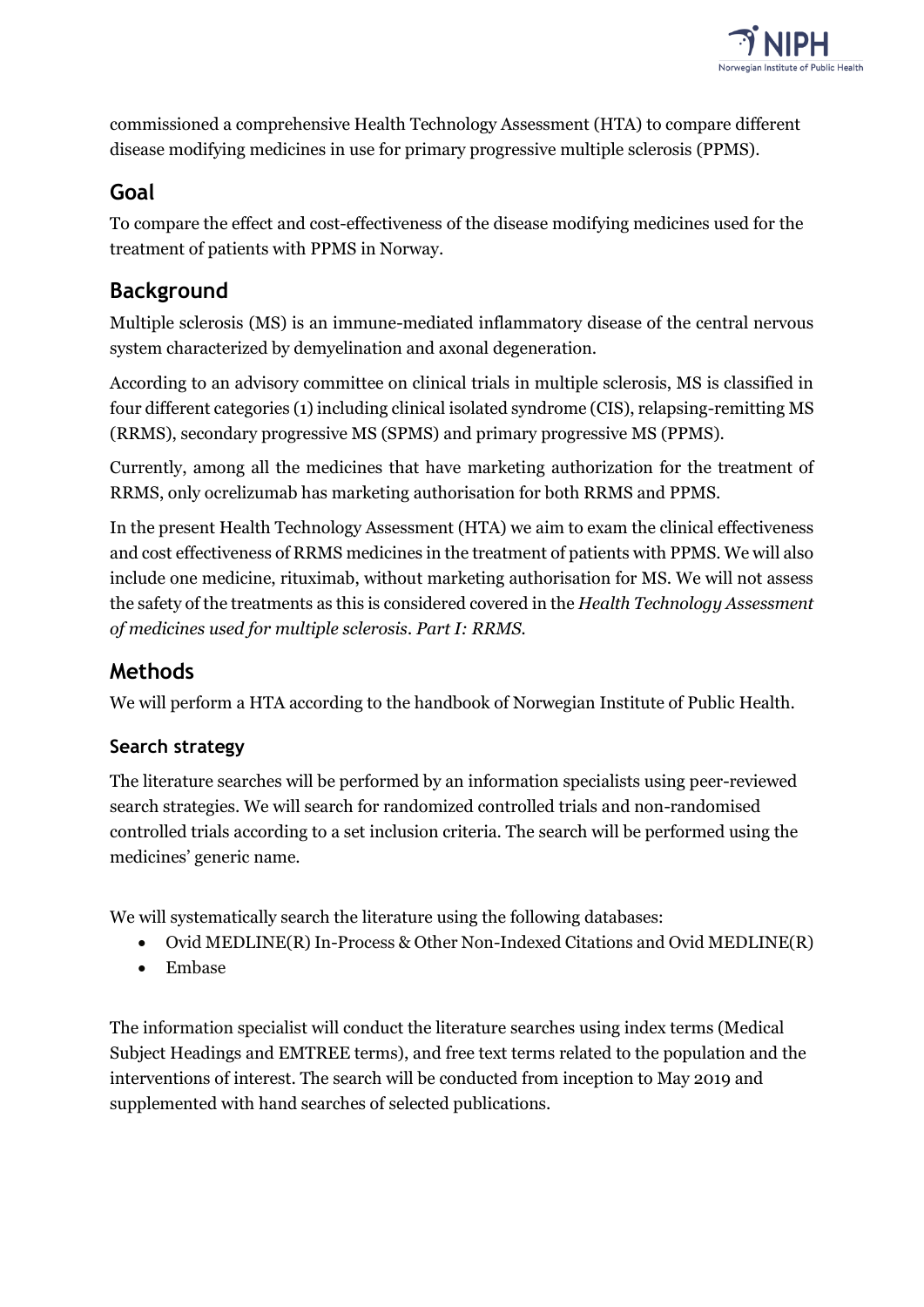

### *Publications selection process*

Pairs of independent researchers will select studies in two steps: they will first screen title and abstracts, and full text. In case of disagreement, researches will revise for clarity and involve a third researcher to settle the disagreement.

### *Assessment of methodological quality and risk of bias*

Included RCTs will be assessed for possible risk of bias using the Cochrane Collaboration tool for assessing risk of bias. Risk of bias will be rated as low risk of bias, unclear risk of bias, or high risk of bias. For non-randomised studies we used a checklist for cohort studies from the Handbook of Norwegian Institute of Public health {Folkehelseinstituttet., 2014 #472}.

#### *Inclusion criteria*

| <b>Population</b>  | Men and women aged 18 and above diagnosed with multiple sclerosis. The eligible multiple<br>sclerosis diagnosis is primary progressive multiple sclerosis (PPMS*).                                                                                                                               |
|--------------------|--------------------------------------------------------------------------------------------------------------------------------------------------------------------------------------------------------------------------------------------------------------------------------------------------|
|                    | * Definition: at least one year of disease progression and characteristic findings on MRI<br>and/or positive findings in cerebrospinal fluid.                                                                                                                                                    |
| Intervention       | Ocrelizumab, the only disease modifying treatment with marketing authorisation for PPMS,<br>rituximab, and all* MS disease modifying treatment medicines with marketing authorisation<br>for RRMS.                                                                                               |
| <b>Comparisons</b> | * Alemtuzumab, dimetylfumarat, fingolimod, glatirameracetet, natalizumab, teriflunomide,<br>cladribine, interferon beta 1a (Avonex, Rebif), peg-interferon beta-1a, interferon beta-1b<br>(Betaferon, Extavia)<br>Medicines listed above or placebo                                              |
| <b>Outcome</b>     | Disability progression measured using the expanded disability status scale (EDSS)<br>(Safety outcomes will not be assessed: first, we do not expect to find sufficient data,<br>second, we consider safety issues to be sufficiently similar for PPMS and RRMS, which is<br>assessed elsewhere). |
| Study design       | Randomized controlled trials and non-randomised studies.                                                                                                                                                                                                                                         |

#### *Exclusion criteria*

Treatment of pregnant women. Safety (considered covered by the HTA for RRMS).

#### **Data collection and analyses**

#### *Data extraction*

One researcher will extract the data from the selected publications. A second will verify the data.

The following data will be extracted: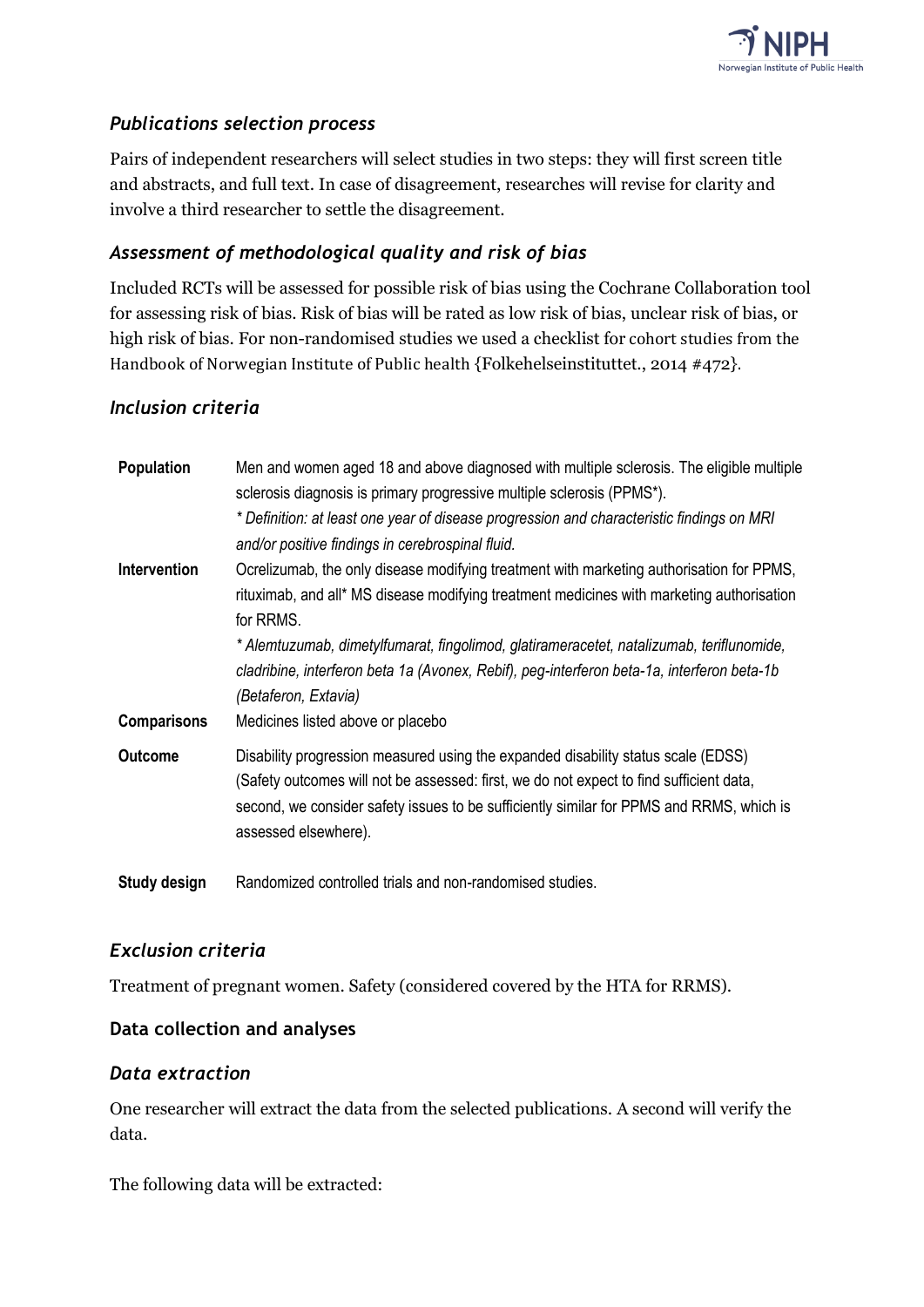

- Information on publication (author names, year of publication)
- Description of study (design and setting, clinical trial identification, source of funding)
- Participant characteristics and potential confounding factors (number of participants in the trial, age, gender, MS diagnosis, length of disease, and status of disease
- Description of intervention and comparator (i.e. dose, frequency)
- Outcomes, including length of follow-up

#### *Data analyses*

If available, we will analyse and present disability progression as a relative risk (RR) or odds ratio (OR), or as a mean difference (MD) in EDSS score from baseline.

We will present meta-analysis results as tables and/or forest plots showing point estimates and summaries of the uncertainty on such estimates. Uncertainty will be presented as 95% confidence intervals (CI; for meta-analyses) or 95% credible intervals (CrI; for Bayesian analyses). If meta-analysis is not possible we will present the results in narrative form.

### *Grading the certainty of evidence*

Pair of researchers will independently assess the certainty of the evidence. We will evaluate the certainty of the evidence using the GRADE (Grading of Recommendations Assessment, Development, and Evaluation) approach (3), using the following definitions:

| Grade                     | <b>Definition</b>                                                                                                                                                           |
|---------------------------|-----------------------------------------------------------------------------------------------------------------------------------------------------------------------------|
| <b>High certainty</b>     | We are very confident that the true effect lies close to that of the estimate of the effect                                                                                 |
| <b>Moderate certainty</b> | We are moderately confident in the effect estimate: The true effect is likely to be close to<br>the estimate of the effect, but there is a possibility that it is different |
| Low certainty             | Our confidence in the effect estimate is limited: The true effect may be substantially<br>different from the estimate of the effect                                         |
| Very low certainty        | We have very little confidence in the effect estimate: The true effect is likely to be<br>substantially different from the estimate of effect                               |

#### **Economic evaluation**

In order to assess the cost-effectiveness of the different medicines used for MS, we will update the previously developed probabilistic Markov decision analytic model used for RRMS (4). Analysis will be performed based on net prices of medicines and EDSS estimates from the report. Structure, assumptions and input in the previously developed health economic model may be considered modified if we receive feedback that the project group considers highly relevant.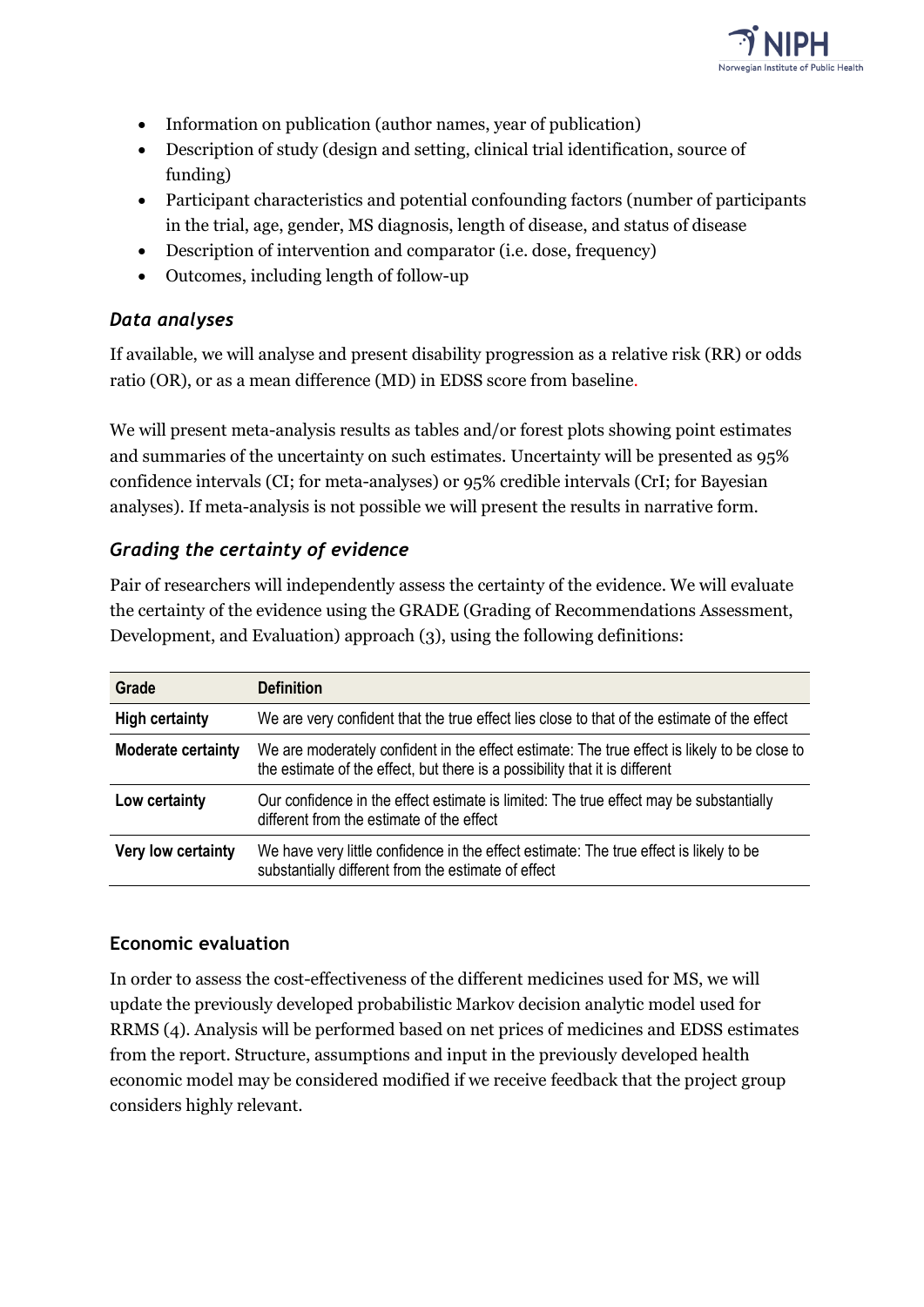

# **Other stakeholder involvement**

We will contact Sykehusinnkjøp for input on relevance of the different medicines and all manufacturers of the included medicines for input on effect data or for their considerations of the HTA as such.

## **Norwegian Institute of Public Health review process**

We follow the process of Norwegian Institute of Public Health (NIPH) where two external clinical experts and two internal research directors are invited to review and give feedback on the project plan. The plan will then be approved by an internal group at NIPH before publication at NyeMetoder.no. The final report will be reviewed by another two external experts together with the same two internal research directors. Subsequently it will be approved by an internal group at NIPH before submission to the commissioner.

Publication ([https://nyemetoder.no/metoder\)](https://nyemetoder.no/metoder), will be done latest 10 days after submission to the commissioner.

## **Activities and schedule**

Following activities are planned in the project, and presented in a Gantt diagram.

| <b>Task</b>                                                                                 | <b>Responsible</b>          | <b>Calendar time</b><br>(days) | <b>End date</b> |
|---------------------------------------------------------------------------------------------|-----------------------------|--------------------------------|-----------------|
| Find and include external reviewers, same as for<br><b>RRMS</b>                             | <b>Tjelle</b>               |                                | Done            |
| Discuss project plan with internal and external<br>reviewers (external reviewers: on email) | <b>Tjelle</b>               | 10                             | March 2019      |
| Peer-review and approval of project plan                                                    | <b>Heads of Departments</b> | 5                              | March 2019      |
| Search literature                                                                           | Harboe/Hafstad              | 5                              | March 2019      |
| Select studies according to inclusion/exclusion<br>criteria                                 | <b>Tjelle</b>               | 15                             | June 2019       |
| Evaluate the methodological quality (RoB)                                                   | <b>Tjelle</b>               | 5                              | June 2019       |
| Extract data on efficacy and safety and conduct<br>statistical analyses                     | <b>Tjelle</b>               | 10                             | August 2019     |
| <b>GRADE</b> evaluation for each outcome                                                    | <b>Tjelle</b>               | 10                             | August 2019     |
| Construct/update economic model: same model<br>as for RRMS                                  |                             |                                | Done            |
| Gather data and run economic model                                                          |                             | 30                             | September 2019  |
| Write and review draft report                                                               | <b>Tjelle</b>               | 20                             | September 2019  |
| Input from internal and external reviewers                                                  | <b>Tjelle</b>               | 14                             | September 2019  |
| Approve and submit the report                                                               | <b>Heads of Departments</b> | 10                             | September 2019  |

#### *Dates*

Date for commission: January 2019 Start date at NIPH: March 2019 End date: September 2019